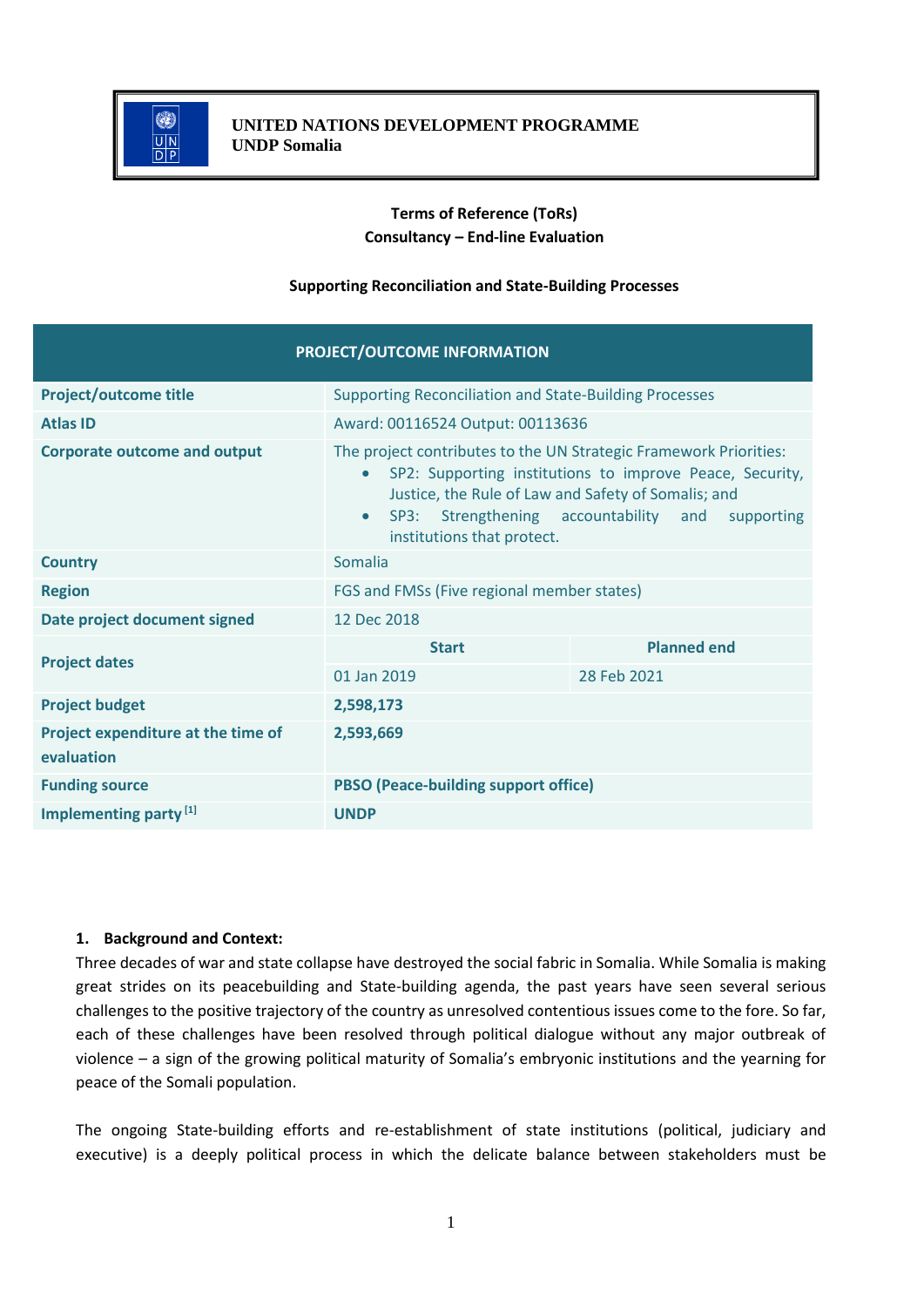maintained. While Somalia's Provisional Constitution of 2012 refers to a federal system, an agreement is yet to be reached on the kind of federalism Somalia is pursuing.

Somalia is continuing to rebuild economic governance institutions amid challenging circumstances. Continuous reform implementation enabled Somalia to reach the first milestone in obtaining debt relief and fully reengage with the international community in March 2020. However, an incomplete political settlement, vulnerability to shocks (such as climate related disasters, locust's infestation and floods) are jeopardizing the recovery from fragility.

Somalia also has several opportunities. Rapid urbanization, growing use of digital technologies, planned investments in sectors such as energy, ports, education and health can support economic growth and job creation. Following a prolonged drought, growth was estimated at 2.9% in 2019. A projected growth rate of 3.2% in 2020 was interrupted by a triple crisis of COVID-19 (coronavirus), locust's infestation and floods which caused the economy to contract by 1.5%.

The government is also committed to institutional reforms and reengagement with the region, including opportunities to rebuild human capital and chart a pathway toward economic resilience and growth.

Al-Shabaab remains the largest threat to Somalia's peaceful development and stands outside the political structures established over the past decade. Ensuring that military planning is accompanied by civilian components that provide tangible peace dividends for the Somali population is crucial for the legitimacy of the Somali state and the long-term peaceful development of the country. The UN is supporting these political processes through its 'good offices' functions, as well as through the facilitation of the Somali-led dialogue process. Reconciliation is a top priority for the Federal Government of Somalia and Somalia's commitment to inclusive political dialogue and reconciliation has been acknowledged by the Security Council, which in its resolution 2408 (2018) underscored the importance of UNSOM's support to these processes.

Against this backdrop, Supporting Reconciliation and State building project was envisaged to have following three components:

- 1. Provide structured support to mediation and reconciliation initiatives in Somalia in a strategic and catalytic manner, complementary to other ongoing or planned efforts. This would include, for example, capacity building support to the Ministry of Interior, Federal Affairs and Reconciliation and other national and local actors (both authorities and civil society), support to the National Reconciliation Framework and facilitation of dialogue on contentious issues linked to Somalia's peacebuilding and State-building agenda.
- 2. Provide the UN in Somalia, as part of UNSOM's good offices functions, with a flexible funding facility for urgent conflict prevention interventions, including mediation, dialogue and reconciliation between levels of government and in areas known to be prone to conflict and political tension as well as hitherto unknown situations that may arise.
- 3. Support towards strengthening the capacity of state structures to engage citizens in reconciliation efforts, through establishment of mechanisms and tools such as public accountability fora and citizen report cards.

#### **Project Background**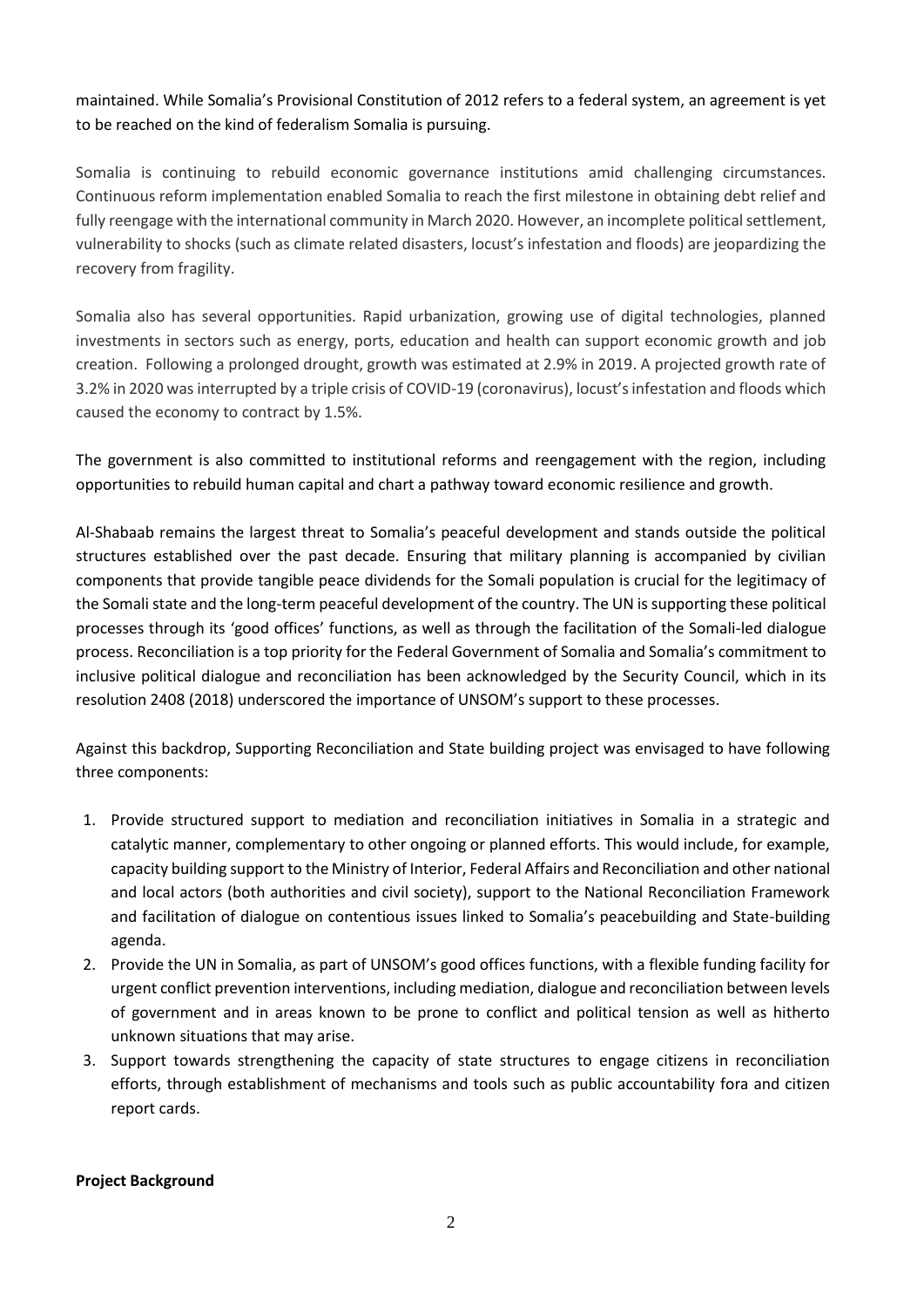The project has been developed in response to and in alignment with the highest priorities of the National Development Plan (NDP). The project contributes to the Inclusive Politics goal, i.e. to "[a]chieve a stable and peaceful federal Somalia through inclusive political processes and effective decentralization". The Government's inclusive politics agenda comprises democratisation, finalising the constitution, and decentralization, and implementing the federation process. The NDP seeks to reach political agreement on the principles that underlie the distribution of roles and responsibilities over the three tiers of government and to translate these political agreements into executive arrangements throughout the government structures. The project concurrently supports the priorities identified in the NDP Pillar Working Groups and the recently drafted Political Roadmap for Inclusive Politics.

The project supports Sustainable Development Goal (SDG) 16, recognising the centrality of governanceinformed development to ensure that societies' aspirations for higher access and quality of public services are achieved through core government functions that are effective, responsive and inclusive. The project has multiple donors including UN Peace Building Fund, United Nations Development Pro, MDTFO Somalia UN Stream and UNDP Funding Windows. The project has a total budget of 9,673,736.410 of which 5,374,850.410 is the funds utilized previous years and 4,298,886.000 is the current year budget. The project also collaborated the following agencies for implementation: Ministry of Interior, Federal Affairs and Reconciliation MoIFAR; Office of the Prime Minister Federal Government of Somalia(OPM); Office of Boundaries and Federalism Commission (BFC); The Office of Presidents of Hirshabele and South West states; Ministry of Constitution Affairs- Jubaland; Ministry of Interior, Federalism and Democratization- Puntland; Ministry of Reconciliation and Federal Affairs- Galmudug and several Civil Society Organizations.

The project adopted the UNDP 2018-2021 gender strategy in all its implementation process with the spirit of integrating gender equality all aspects of UNDP,s work in order to build resilience and peace in the communities. The project mainly covered southern part of the country which prone to violence. During the COVID-19 the project implementation was slightly disrupted specially the first six months of 2020 when the Country Office suspended activities involved face to face interaction such as training and workshops for social distancing purpose. But there was some resilience in the second half of 2020 and available technologies were utilized to bridge the gap where meeting and training were conducted on ZOOM.

Furthermore, the project's objectives align with the FGS's priorities in finalising and implementing the National Reconciliation Framework, promoting conflict resolution and advancing State-building as articulated in several documents, including the Wajadir Framework for Local Governance, the National Stabilization Strategy, the New Partnership for Somalia, and the Political Roadmap for Inclusive Politics. Also, the project links itself to the development of a National Reconciliation Framework under the auspices of the Federal Government of Somalia and the Ministry of Interior, Federal Affairs and Reconciliation MoIFAR which will be the guiding document for the national reconciliation process in Somalia. This process also requires the resolution of on-going active conflicts as well as long-term peacebuilding measures. The project facilitates the development of a culture of reconciliation in Somalia by providing capacity building in mediation, reconciliation and peacebuilding efforts. True to the principles of Delivering as One, the project harnesses system-wide capacity to support Somali-led processes based on inclusive and participatory practices. Finally, the project builds on the longstanding support provided by the UN and other key actors, such as the Intergovernmental Authority on Development (IGAD), to promote reconciliation in Somalia and the peaceful resolution of conflict.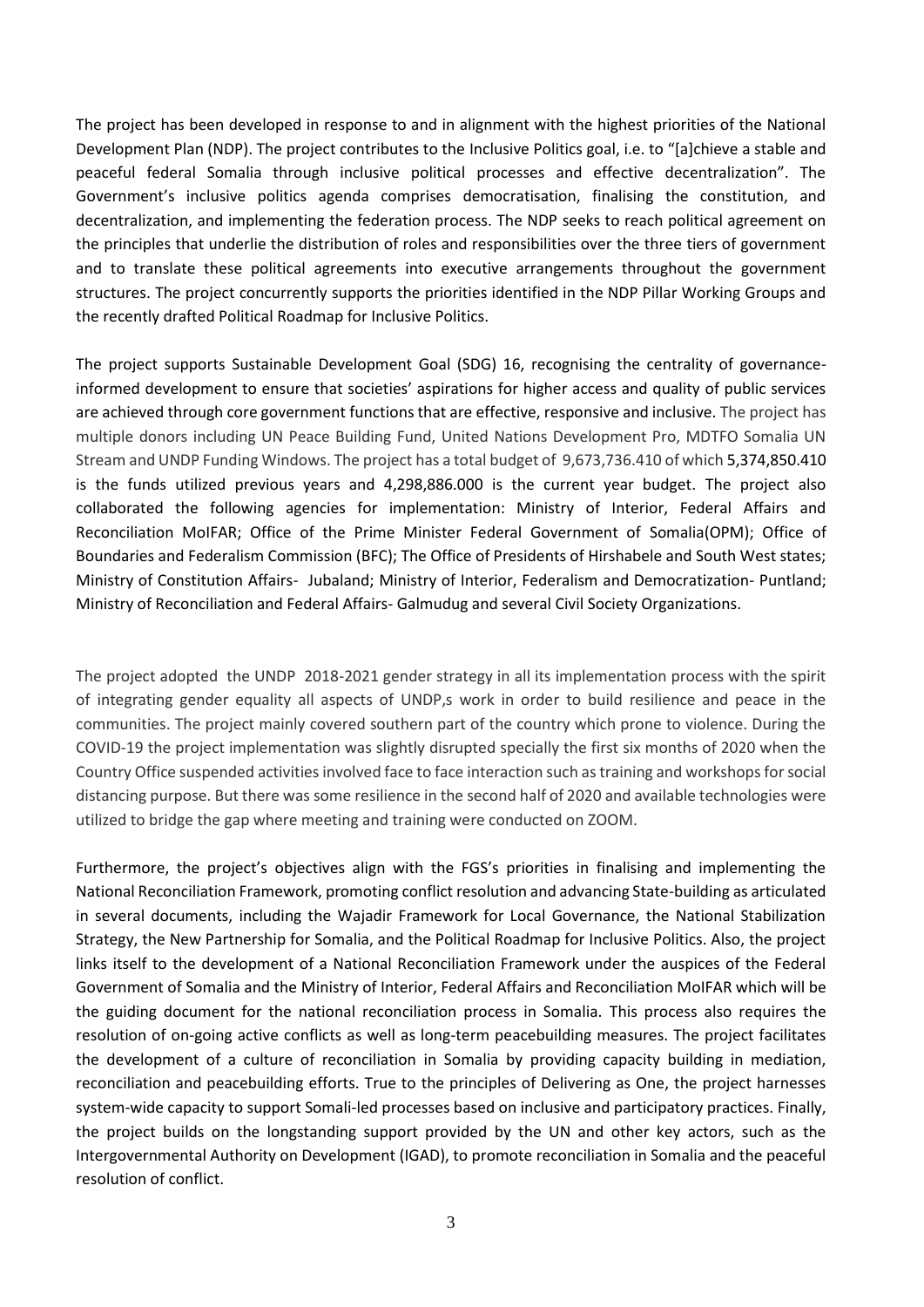Project Outputs: The project has following three Outputs:

*Output 1.1: An agreed framework and standing capacity to prevent conflict and promote reconciliation in Somalia is established*

*Output 1.2: Strengthened capacity of the UN capacity to provide good offices in support of peaceful resolution of conflict and improved relations between the FGS and FMS*

*Output 1.3: Capacity and willingness of the state towards citizen engagement in reconciliation and Statebuilding efforts are strengthened*

The project was originally planned for 20 months with start date January 1st, 2019, however, in view of pandemic the no-cost-extension was granted ending on 28th February 2021.

## **2. Evaluation Purpose, scope and objectives**

The purpose of this evaluation is to assess the extent of the results at outcome and impact levels of project interventions for which the project had a direct contribution attributed to the target audience, including clan elders, religious and youth leaders, other Civil society members

and institutions across all level of government in all five states in Southern part of the country and Banadir region. This is also aimed to assess the performance of the project and capture project achievements, challenges, and best practices to inform future similar programming. The end-line evaluation will have following three key objectives:

- (i) Evaluate to what extent the PBF project has delivered effective, efficient, relevant and timely activities to beneficiaries as set in the project results framework.
- (ii) Assess whether the collaboration between stakeholders and project partners has added value, to the interventions with a positive effect on beneficiaries and other stakeholders. What has contributed to this added value and what has not?
- (iii) Identify and assess key lessons learned, challenges and draw recommendation for future programming on reconciliation and state building in Somalia. The end line evaluation should at least include one lesson learned and recommendation per evaluation category, i.e. effectiveness, efficiency, relevance etc.

The results of the evaluation will draw lessons that will inform the Somali counterparts at FGS and FMS levels, UNDP, UNSOM/PAMG and PBF as the key stakeholders of this evaluation. It will also propose actionable recommendations for future programming related to reconciliation and state building.

## **Scope**

The final evaluation will determine the extent to which the PBF-supported project results have contributed to changes in the reconciliation and statebuilding processes creating an enabling environment thereof, through assessing outcomes.

It will examine the project's implementation process in line with the national window modality drawing upon the project's results framework as well as other monitoring data collected on the project outputs and outcomes. It will assess the effectiveness of the implementation strategy and the results.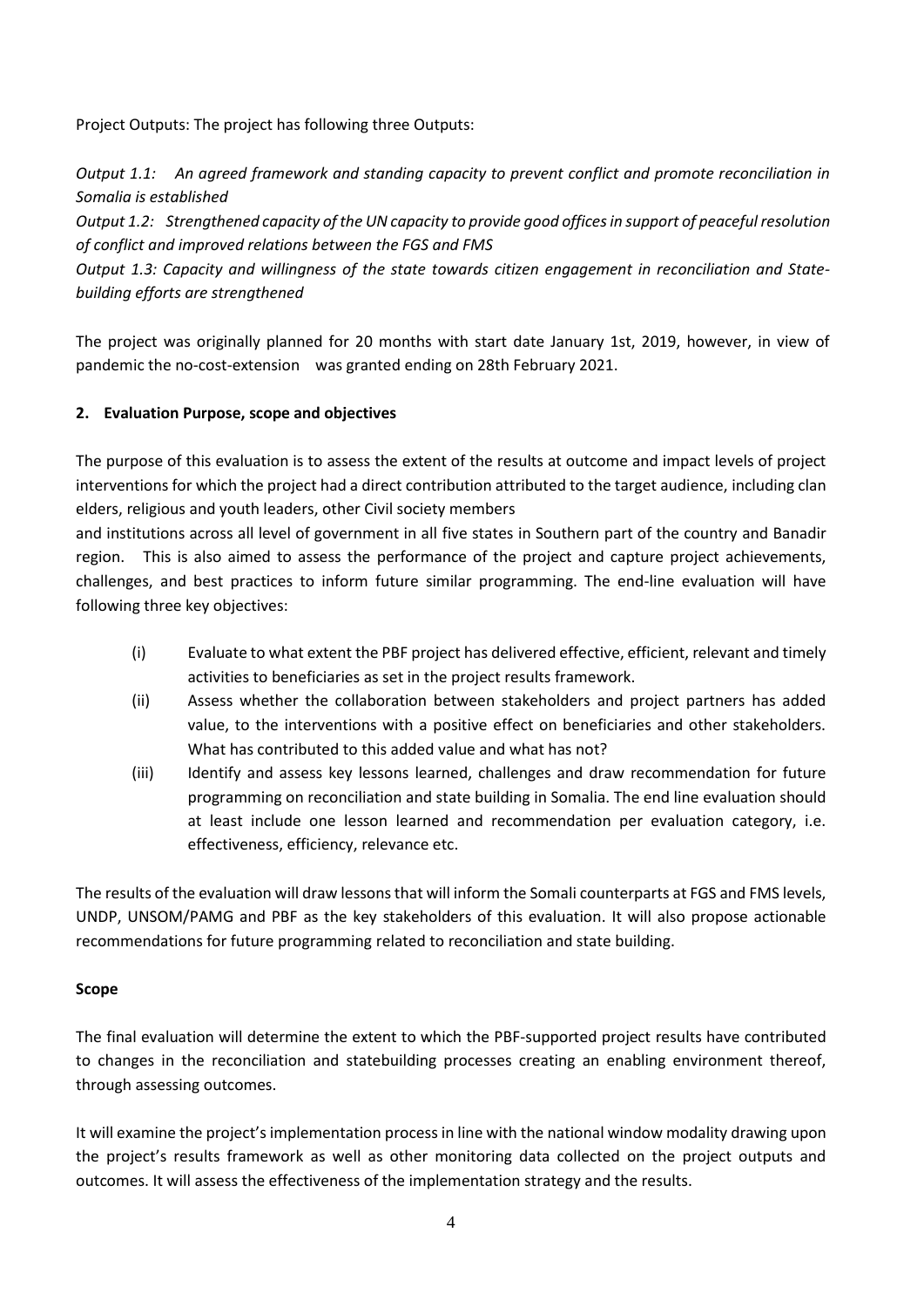In addition, it will examine the roles and responsibilities, coordination mechanisms, partnership arrangements, institutional strengthening, beneficiary participation, and sustainability of the programme. It will also recommend areas for improvement and learning.

The evaluation will be conducted at Federal, FMS and community levels (focusing on the processes and outcomes of communal reconciliations). It will include a review of the project design and assumptions made at the beginning of the project development process. It will assess the project management including the implementation strategies; and the project activities; the extent to which the project results have been achieved, partnerships established, capacities built, and cross cutting issues of mainstreaming gender, human rights and south-south cooperation have been addressed.

The evaluation will specifically focus on the following:

- An in-depth review of implementation of various project outcomes and outputs outlined in the project document with a view to identifying the level of achievement as well as an analysis of factors in case the set benchmarks were not fulfilled.
- Review the extent by which the project has contributed to gender equality and women's empowerment, disability and other cross-cutting issues addressed during project planning and implementation.
- Assess the quality of partnerships, national/regional ownership, and sustainability vis‐à‐vis the strategy in the project document, identify gaps and document lessons for future referencing.
- Extent of intended and unintended changes in development (condition/outcome) between the completion of outputs and achievement of impacts
- Review the oversight, reporting and monitoring structures designed to support the project strategies and interventions.
- Extract the lessons learned and best practices that can be considered in planning and design of future project phase and recommendations that can be applied to projects with the same nature.

## **3. Evaluation criteria and key guiding questions**

The evaluation questions are based on the OECD DAC evaluation criteria as well as PBF specific evaluation criteria, which have been adapted to the context. The following key questions will guide the end of project evaluation:

## **i) Relevance/ coherence**

- How relevant were the objectives and activities, implemented by the project, in addressing issues related to state building and peacebuilding such as National Reconciliation Framework (NRF, National Development Plan (NDP ) in Somalia and UN strategic frameworks including UNDP CPD 2018-2020 and UN SDGs.
- To what extent have the peacebuilding and state-building strategies, adopted during implementation, been aligned with and responded to the projects conflict analysis rationale.
- How do the stakeholders perceive the relevance of the project and how have the activities implemented improved the peacebuilding environment?
- Are there any stories of change? Provide detailed analysis connect to higher level contextual changes if possible.
- How has the collaboration between UNSOM-PAMG/UNDP/PBF, national/regional counterparts, local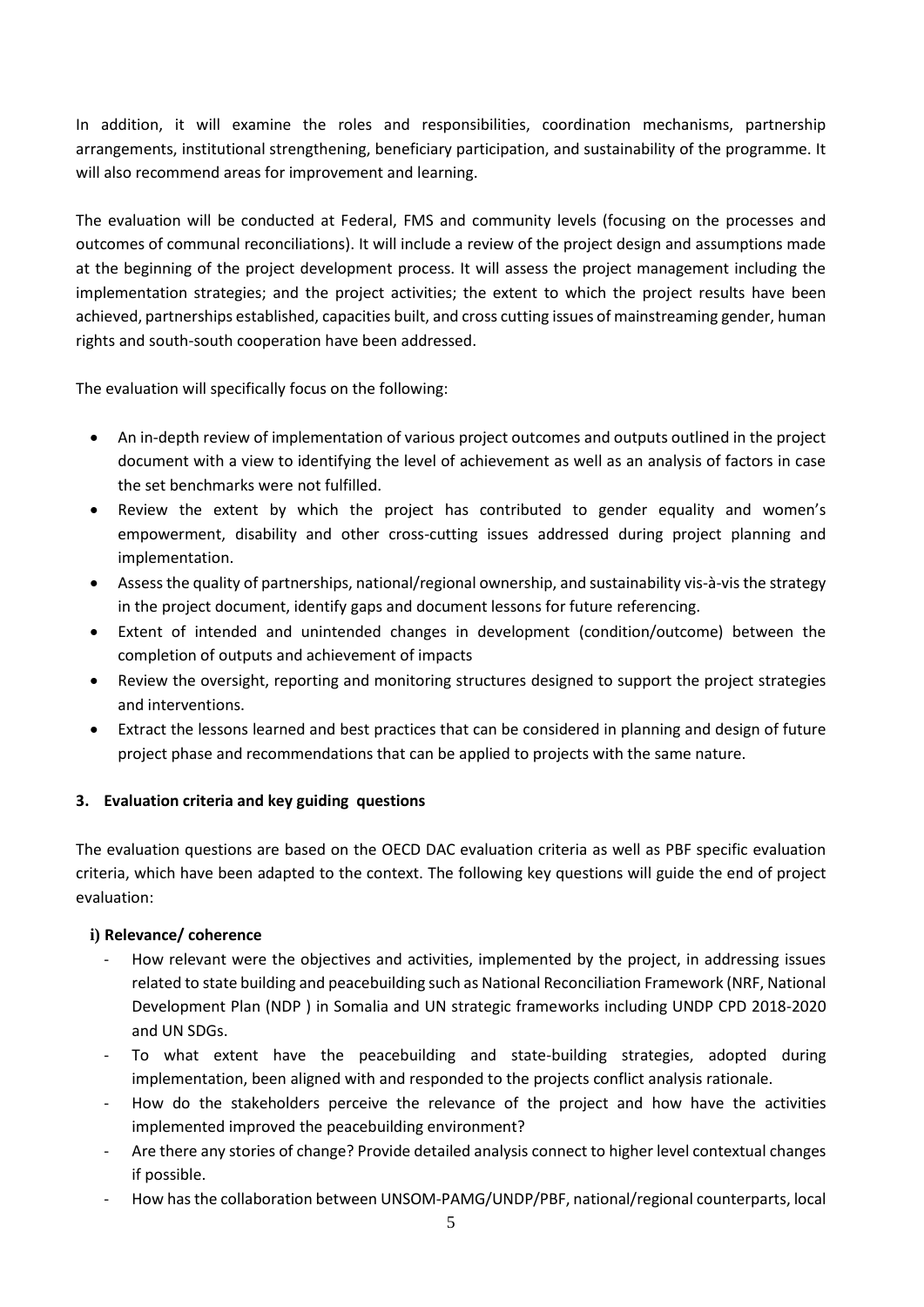partners, CSOs and line ministries contributed to appropriate response of specific needs and priorities of the stakeholders?

- -
- To what extent did the project achieve its overall objectives? Did the project provide the necessary support to the target government institutions as outlined in the project document? And how does the pandemic COVID-19 limit the project in achieving its objectives?
- To what extent did the project contribute to gender equality, the empowerment of women and the human rights-based approach and the inclusion of vulnerable groups and people with disability? Specifically, the evaluation will measure if the gender marker of the project was in line with the achieved results and if the project adopted gender-sensitive, human rights-based and conflictsensitive approaches?
- Were the inputs and strategies identified appropriate and adequate to achieve the results? Were they realistic? Was the project relevant in terms of addressing identified needs?

## **ii) Effectiveness**

Assess the effectiveness of reconciliation / mediation process established towards state building process (Outcome 1.1 Indicator). Verify the number and assess the effectiveness of peaceful reconciliations of inter-clan conflicts achieved through the project (Outcome 1.2 Indicator).

- Identify and assess the effectiveness of the peacebuilding strategies adopted during the implementation of the project.
- Assess the extent to which inclusive reconciliation processes were achieved including the empowerment of women and youth.
- To what extent have targets in the log frame of the project, been achieved per indicator, disaggregated by gender and age?
- To what extent have the project activities contributed to the strategic level outcomes and to any contextual peacebuilding changes in target areas.
- Was the project effective in increasing requisite skills of the partners, counterparts and participants to contribute towards reconciliation, peacebuilding in state building in Somalia?
- What were the major contextual cultural, religious and political factors influencing the achievement of the objectives of the project?
- What opportunities for collaboration have been utilized and how have these contributed to increased effectiveness? or otherwise? Have proper accountability and risk management framework(s) been in place to minimize risks on program implementation?
- Verify the levels of government administrations capacitated to manage and implement reconciliation and stabilization efforts (Outcome 1 indicator) (did the project achieve original targets?) and assess their effectiveness.
- Assess the extent to which project results improved social cohesion and increased trust through beneficiary perception surveys (Outcome 2 Indicator).
- The level of standing capacity of project partners to prevent conflict and promote reconciliation in Somalia is established (Output 1).
- Verify the UN capacity to provide good offices in support of peaceful resolution of conflict and improved relations between the FGS and FMS (Output 2).
- Verify the level of engagement and willingness of the state towards citizen engagement in reconciliation and State-building efforts are strengthened (Output 3).
- How effective were the strategies and tools used in the implementation of the project?
- How effective has the project been in responding to the needs of the beneficiaries, and what results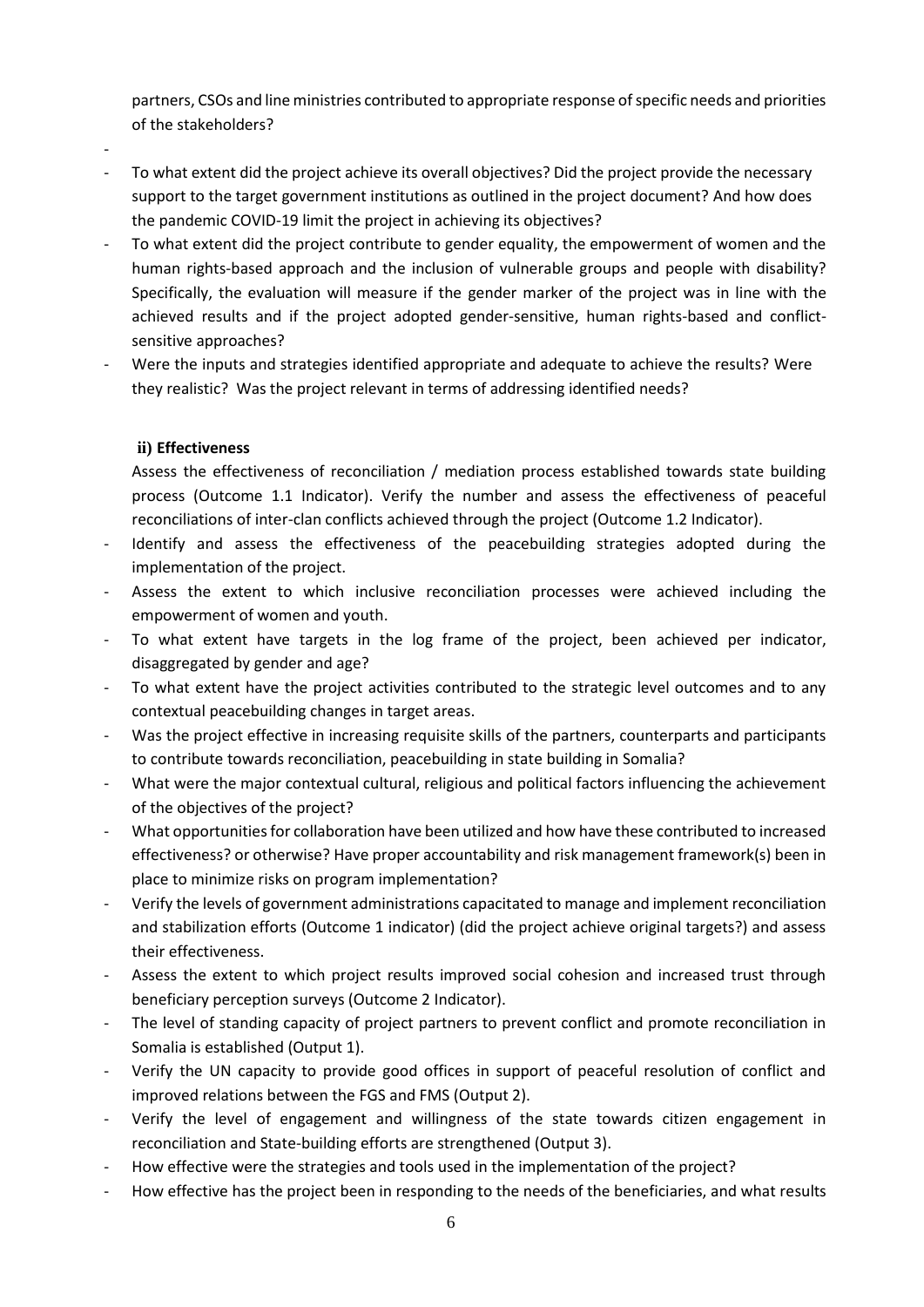were achieved?

- What are the lessons learned for future intervention strategies and issues?
	- • What have been the key results and changes attained for men, women and vulnerable groups?
		- To what extent have triangular and South-South cooperation and knowledge management contributed to the results attained?

#### **iii) Efficiency**

- How efficient was the delivery of project in terms of expenditure and implementation of activities?
- Was the project activity implementation (modality) cost-efficient, while not compromising quality?
- Were there opportunities within the project to reach more beneficiaries with the available budget or to reduce costs while reaching at least the same number of beneficiaries without compromising quality?
- How efficient was the overall staffing, planning and coordination within the project and external partners?
- How efficient and successful was the project's implementation approach?
- How efficiently did the project engage the Project Board?
- How well did the project collect and use data to monitor results? How effectively was updated data used to manage the project?
- How well did the project team communicate with implementing partners, stakeholders, and project beneficiaries on its progress?
- Overall, did the PBF- project provide value for money? Have resources been used efficiently?
- Did project activities overlap and duplicate other similar interventions (funded nationally and/or by other donors)?
- Are there more efficient ways and means of delivering more and better results (outputs and outcomes) with the available inputs?
- Could a different approach have produced better results?
- How efficient were the management and accountability structures of the project?

 $\overline{2}$ To what extent do the M&E systems utilized by UNDP ensure effective and efficient project management?

#### **iv) Sustainability and Ownership**

- Will the changes caused by this program continue beyond the life of the project?
- What, mechanisms have, UNDP, and partners put in place to sustain the key program Outputs and Outcomes?
- How has the program worked with local partners to increase their capacity in a sustainable way?
- What motivations /mechanisms exist for partners to continue playing these roles?
- What are the risks facing sustainability of program Outputs and Outcomes?
- Which of the interventions, approaches, and modalities/strategies have been most effective according to the project partners?
	- Who benefited from shared learning experiences? How did the different actors learn from these experiences?
	- Assess the extent to which the results are likely to continue with specific focus on national capacity and ownership over the process.
	- To what extent do stakeholders support the project's long-term objectives?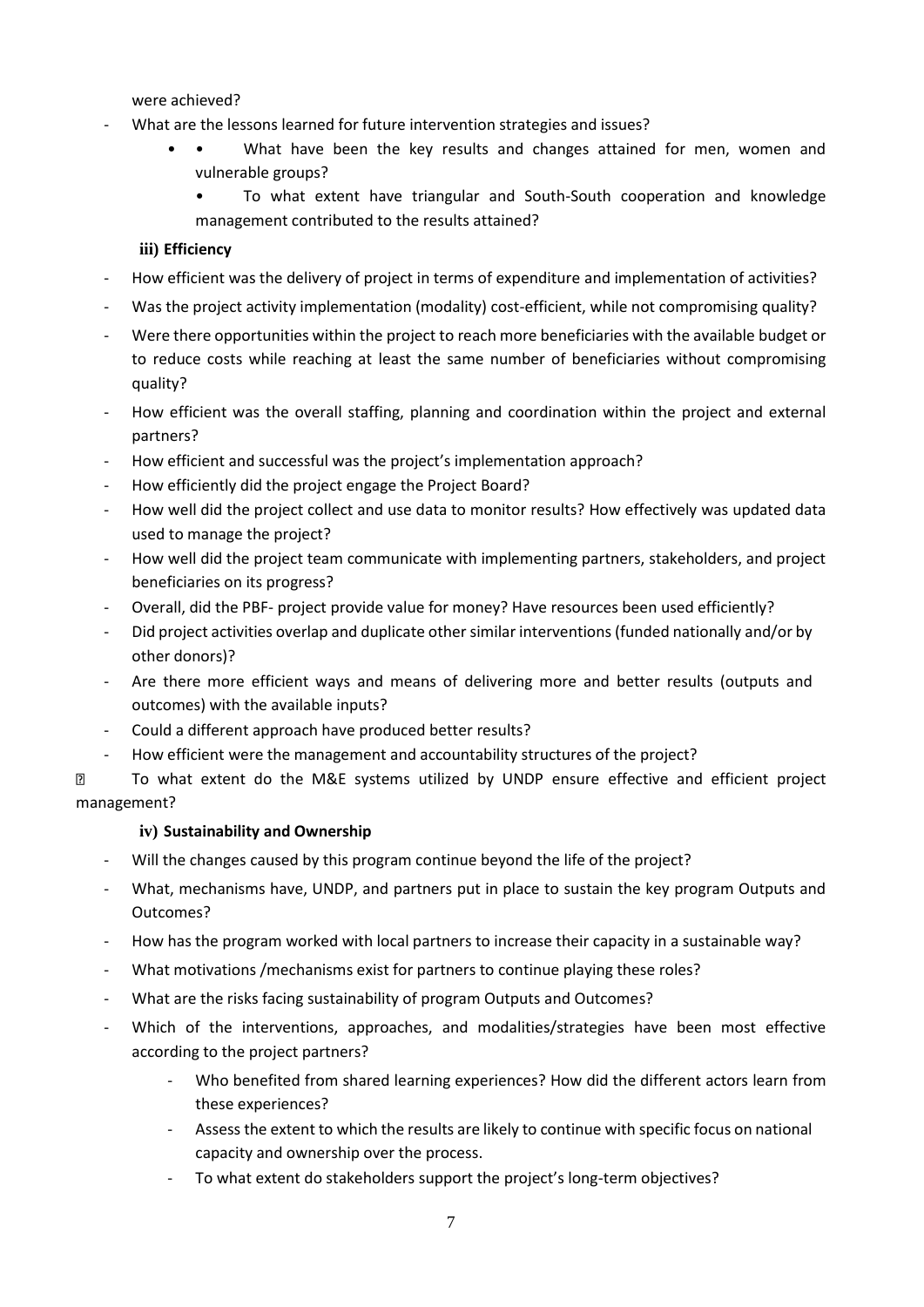- Did the intervention design include an appropriate sustainability and exit strategy (including promoting national/local ownership, use of national capacity etc.) to support positive changes in peacebuilding after the end of the project?
- How strong is the commitment of the Government counterparts and other stakeholders to sustaining the results of PBF support and continuing initiatives?
- How has the project enhanced and contributed to the development of national capacity to ensure suitability of efforts and benefits?
- What is the likelihood of continuation and sustainability of project outcomes and benefits after completion of the project?
- What knowledge transfer took place during the project implementation that will guarantee government institutions will play their role when the project is closed?
- Describe key factors that will require attention in order to improve prospects of sustainability of project outcomes and the potential for replication of the approach.
- Describe the main lessons that have emerged. What are the recommendations for similar support in the future? (The recommendations should provide comprehensive proposals for future interventions based on the current evaluation findings).

#### **v)Impact**

- Evaluate the extent to which the project generated positive or negative, intended, and unintended effects on its wider peacebuilding and state building environment and its contribution towards the wider objectives outlined in the project document.
- To what extent has the project promoted positive changes in gender equality and the empowerment of women? Did any unintended effects emerge for women, men or vulnerable groups

## I. Disability:

**▪** Were persons with disabilities consulted and meaningfully involved in programme planning and implementation?

- What proportion of the beneficiaries of a programme were persons with disabilities?
- What barriers did persons with disabilities face?
- Was a twin-track approach adopted?

Guiding evaluation questions will be further refined by the evaluator and agreed with UNDP evaluation stakeholders in the inception report

## **4. Methodology**

As of 11 March 2020, the World Health Organization (WHO) declared COVID-19 a global pandemic as the new coronavirus rapidly spread to all regions of the world. As the consultancy is homebased, the evaluator should develop a methodology that takes this into account the conduct of the evaluation virtually and remotely, including the use of remote interview methods and extended desk reviews, data analysis, surveys and evaluation questionnaires. This should be detailed in the Inception report and agreed with the Evaluation Manager. Consideration should be taken for stakeholder availability, ability or willingness to be interviewed remotely. In addition, their accessibility to the internet/ computer may be an issue as many government and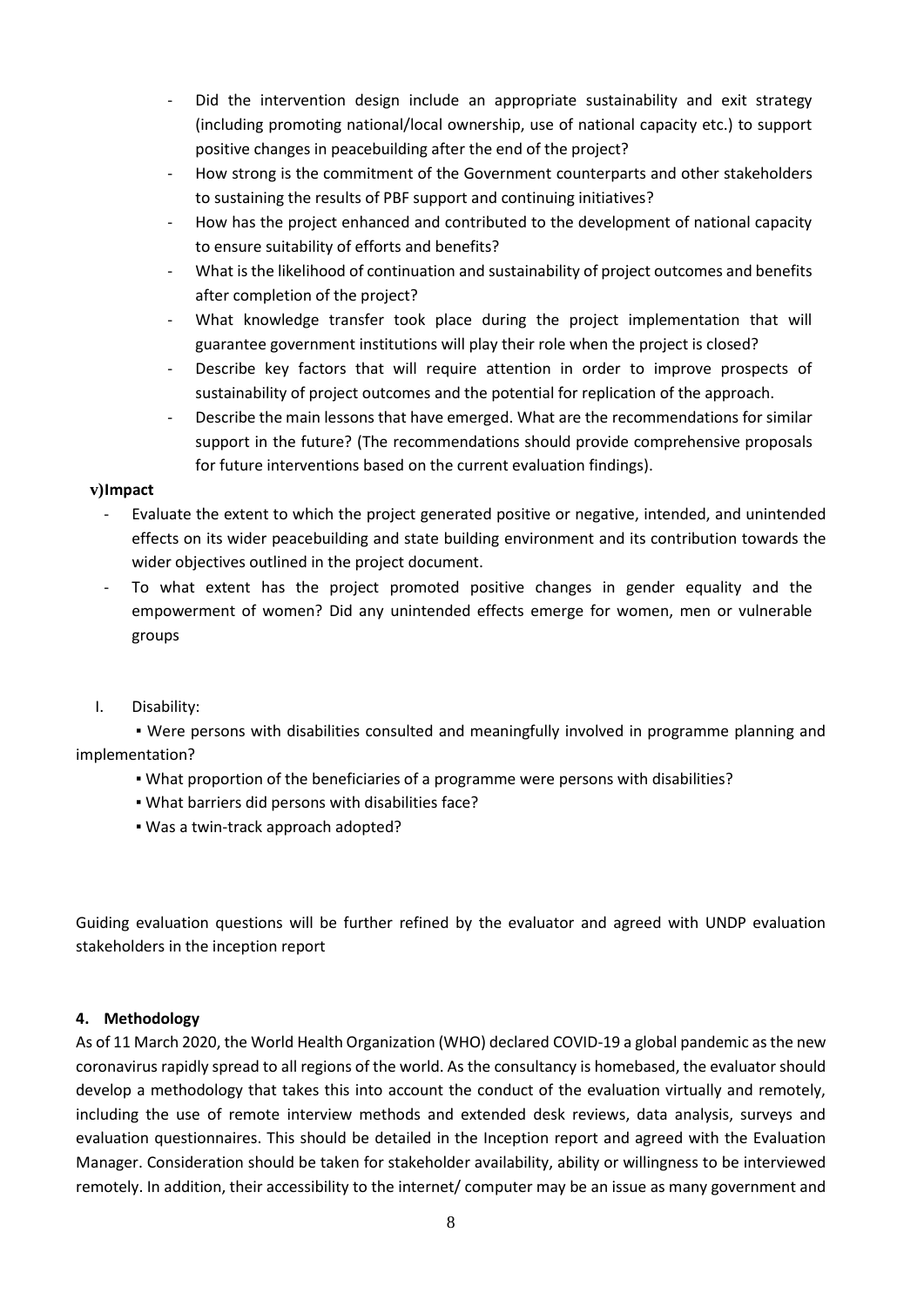national counterparts may be working from home. These limitations must be reflected in the evaluation report. Remote interviews may be undertaken through telephone or online (skype, zoom etc.)

The evaluation of Supporting Reconciliation and State-building Processes project will be conducted by a team of independent evaluators- an international and national procured by UNDP under a consultancy contract. The Project Evaluation Commission including project stakeholders (executive, supplier, and beneficiary) (males and females) shall guide and oversee the overall direction of the consultancy. The evaluator is expected to follow a participatory and consultative approach. The evaluation must provide evidence-based information that is credible, reliable, and useful. The evaluation will provide quantitative and qualitative data through the following methods:

- Desk study and review of all relevant project documentation including project documents, annual work- plans, project progress reports, project monitoring reports (from third party monitors) annual project reports, minutes of project board meetings, reports of consultancies and events.
- In depth interviews to gather primary data from key stakeholders (men and women) using a structured methodology.
- Considering the effects of the COVID-19 pandemic, virtual focus group discussions with project beneficiaries (men and women) and other stakeholders will be conducted.
- Interviews with relevant key informants (see annexed list of relevant institutions). All interviews with men and women should be undertaken in full confidence and anonymity. The final evaluation report should not assign specific comments to individuals
- •
- Observations and verifications (virtual field consultations -when/if possible- using checklist) to be conducted by local consultant with all Covid-19 and security protocols issued by the Government being observed.
- **Data review and analysis** of monitoring and other data sources and methods. To ensure maximum validity, reliability of data (quality) and promote use, the evaluation team will ensure triangulation of the various data sources.
- **Gender and human rights lens**. All evaluation products need to address gender, disability, and human right issues.

As per the evaluation guidelines, the evaluator should use a gender-sensitive methodology and tools and ensure that gender equality and women's empowerment, as well as other cross-cutting issues and the SDGs, are integrated into the final evaluation report.

The final methodological approach including interview schedule, field visits and data to be used in the evaluation should be clearly outlined in the inception report and fully discussed and agreed between UNDP, key stakeholders and the evaluators.

## **5. Evaluation products (deliverables)**

The following deliverables are expected:

• **Evaluation design:**stakeholder and beneficiary mapping, methodology, refining of scope and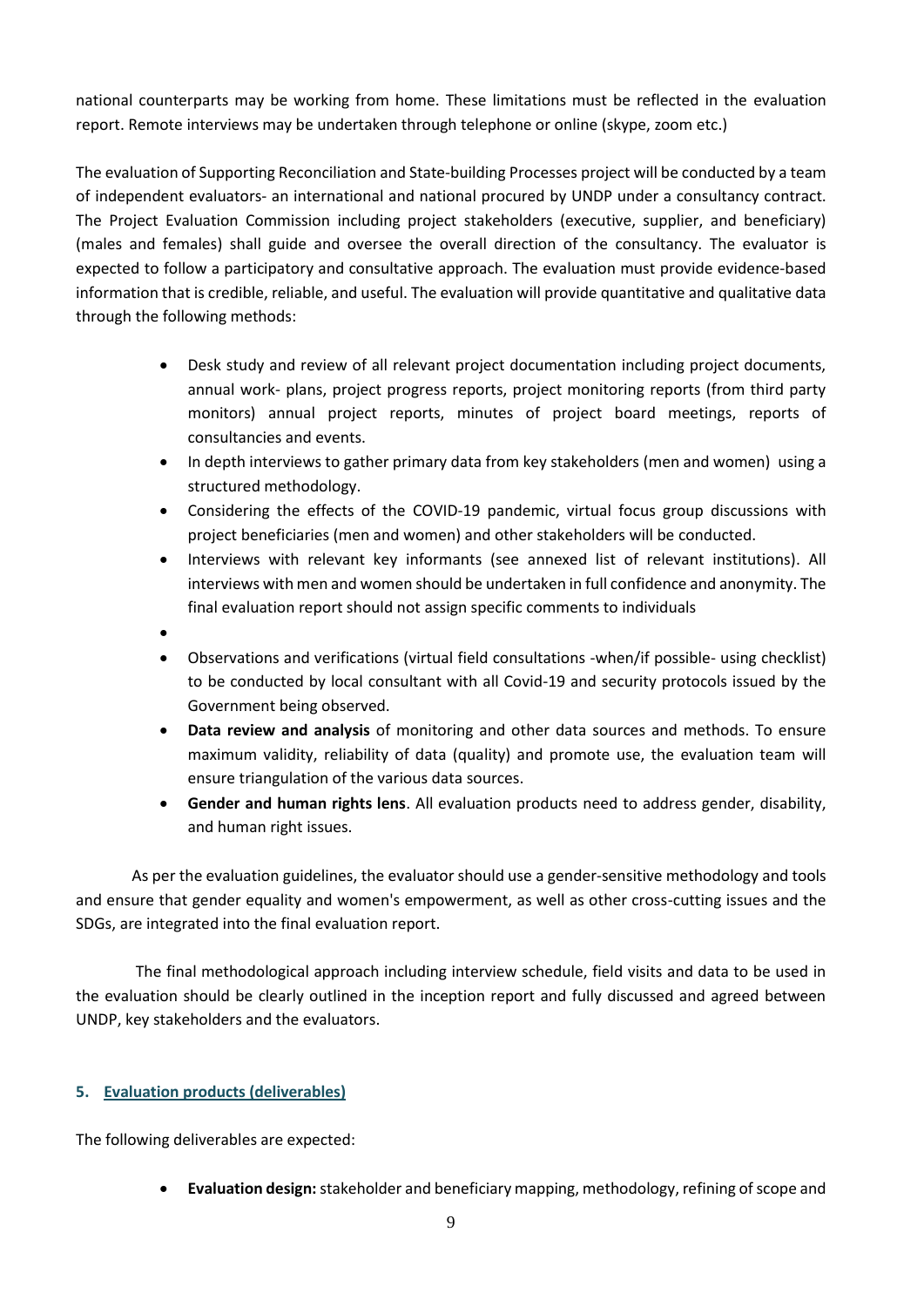evaluation questions, implementation plan.

- **Briefing**: the evaluator will brief UNDP project staff, UNSOM/PAMG, donors, FGS and FMS counterparts and the UN partners, other relevant stakeholders at the Federal Member States on the evaluation design.
- **Inception report (10-15 pages)**: a brief plan reflecting any specific needs indicated by the UN Team or the Government counterparts or concerns by partners on the scope of work of this assignment, evaluation design scheduling as agreed upon in the Briefing session.
- **Debriefing**: at the end of the evaluation, the evaluator will provide a debriefing to the same stakeholders, focusing on the main results and recommendations of the evaluation.
- **Draft report** (40- 60 pages including executive summary is suggested): the evaluator will send a draft evaluation report with quantitative data to the UN Team and to MoIFAR focal person. This report will be shared with all donors, partners and selected stakeholders, and consolidated written comments will be provided to the evaluator within one week in an audit trail form. The report will define the specific result areas under the overall outcomes and outputs of the project and analyze those in depth in terms of relevance, efficiency, effectiveness, impact, and sustainability; provide lessons learned and best practice
- **Final Report**: the evaluator will send the final evaluation report with quantitative (including gender‐disaggregated) data to the Evaluation Manager after having received the consolidated comments on the draft report. Comments and changes by the evaluator in response to the draft report should be retained by the evaluator to show how they have addressed comments. The international consultant will be overall responsible for the preparation of the final report.

Standard templates that need to be followed are provided in the Annexes section. It is expected that the evaluator will follow the UNDP evaluation guidelines and ensure that all the required quality assessment criteria outlined in section 6 are addressed in the evaluation report.

In line with the UNDP's financial regulations, when determined by the Country Office and/or the consultant that a deliverable or service cannot be satisfactorily completed due to the impact of COVID-19 and limitations to the evaluation, that deliverable or service will not be paid.

Due to the current COVID-19 situation and its implications, a partial payment may be considered if the consultant invested time towards the deliverable but was unable to complete it, due to circumstances beyond his/her control.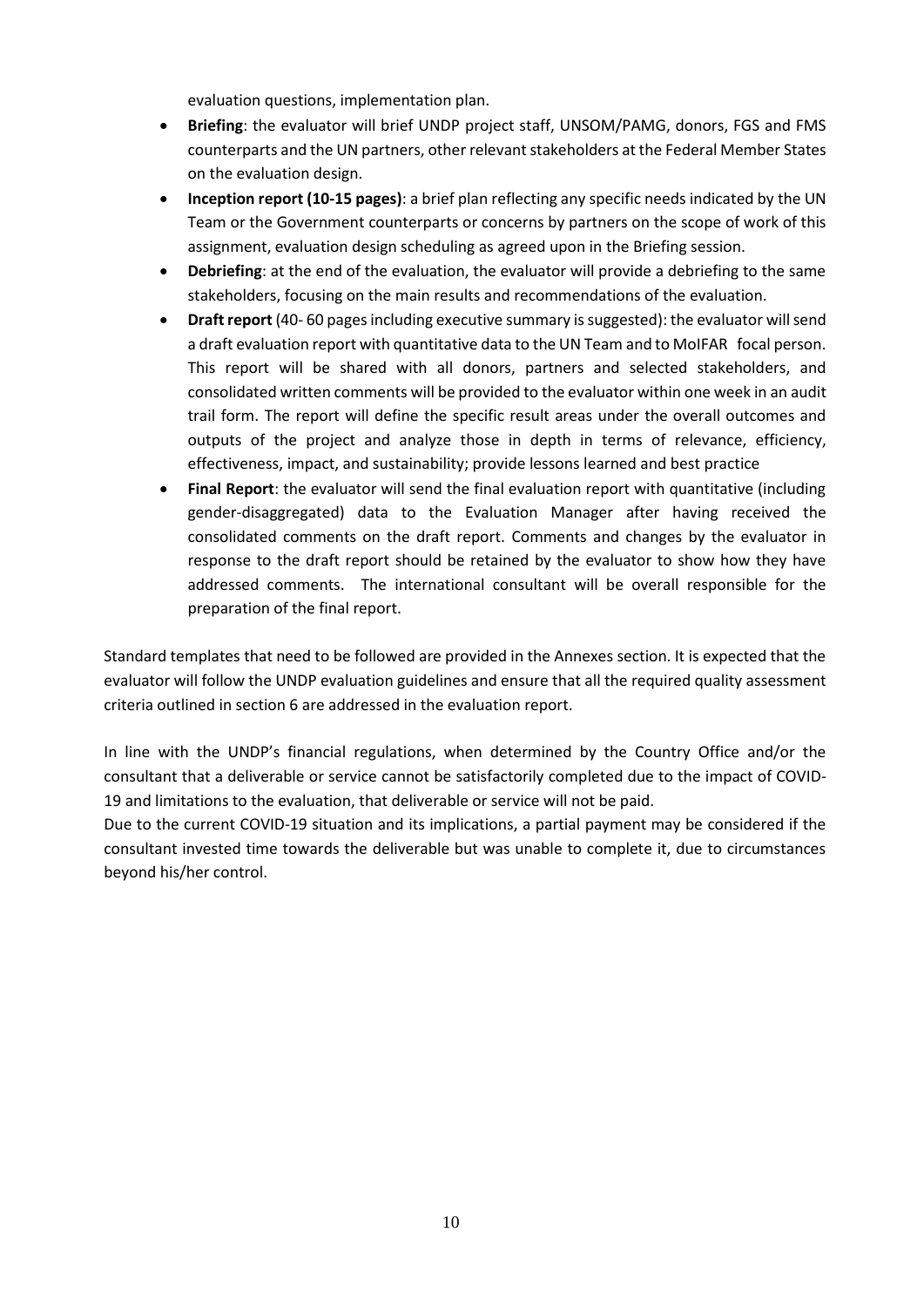## **Deliverables**

The evaluators will need to deliver the following reports and analysis. The key deliverables are summarized in the table below:

| <b>Deliverables</b>     | <b>Content</b>                                                                      | <b>Estimated</b>   | <b>Target</b> | <b>Review and</b> | % of total   |
|-------------------------|-------------------------------------------------------------------------------------|--------------------|---------------|-------------------|--------------|
|                         |                                                                                     | <b>Duration to</b> | <b>Due</b>    | approvals         | professional |
|                         |                                                                                     | <b>Complete</b>    | dates         | <b>Required</b>   | fee          |
|                         |                                                                                     | (days)             |               |                   |              |
| <b>Inception Report</b> | Maximum 10 pages based on an understanding of the TOR and a desk review of          | 10                 | 21 August     | Evaluation        | 20           |
|                         | the relevant documentation outlining proposed evaluation steps and detailed         |                    |               | Commission        |              |
|                         | description of the envisaged methodology, assumptions, and explanation as to        |                    |               |                   |              |
|                         | why this is the most appropriate way forward and a brief plan on the scope of work  |                    |               |                   |              |
|                         | of this assignment, evaluation questions and design, and scheduling as agreed       |                    |               |                   |              |
|                         | upon in the briefing session as set forth in the next section. It will specifically |                    |               |                   |              |
|                         | include a proposed schedule of tasks, activities, and deliverables, designating a   |                    |               |                   |              |
|                         | team member with the lead responsibility for each task or product, the documents    |                    |               |                   |              |
|                         | reviewed and to be reviewed and an indicative list of key stakeholders to be        |                    |               |                   |              |
|                         | consulted.                                                                          |                    |               |                   |              |
| Data Collection and     | Field data collection at FGS, FMSes and community levels. All interviews, recording | 20                 | 15            | Evaluation        | 30           |
| Analysis                | and analysis will be delivered to UNDP and remain the property of UNDP              |                    | September     | Commission        |              |
|                         | The data from the field will be collected to the furthest extent possible through   |                    |               |                   |              |
|                         | digital devices & remote surveys, virtual consultations conducted through video     |                    |               |                   |              |
|                         | communication and audio conferencing and other IT collaboration tools to be used    |                    |               |                   |              |
|                         | in a situation of remote work environment. Thus, UNDP will facilitate the online    |                    |               |                   |              |
|                         | meetings with stakeholders.                                                         |                    |               |                   |              |
| A Draft Evaluation      | A draft report informing all key stakeholders and describing the findings and       | 10                 | 20            | Evaluation        | 20           |
| Report                  | recommendations for future intervention strategies, lessons learned and best        |                    | October       | Commission        |              |
|                         | practices.                                                                          |                    |               |                   |              |
| Final<br>Evaluation     | Final evaluation report incorporating additions and comments provided by all        | 5                  | 10            | Evaluation        | 30           |
| Report                  | stakeholders. The content and structure of the final analytical report will outline |                    | November      | Commission        |              |
|                         | findings, recommendations and lessons learnt covering the scope of the              |                    |               |                   |              |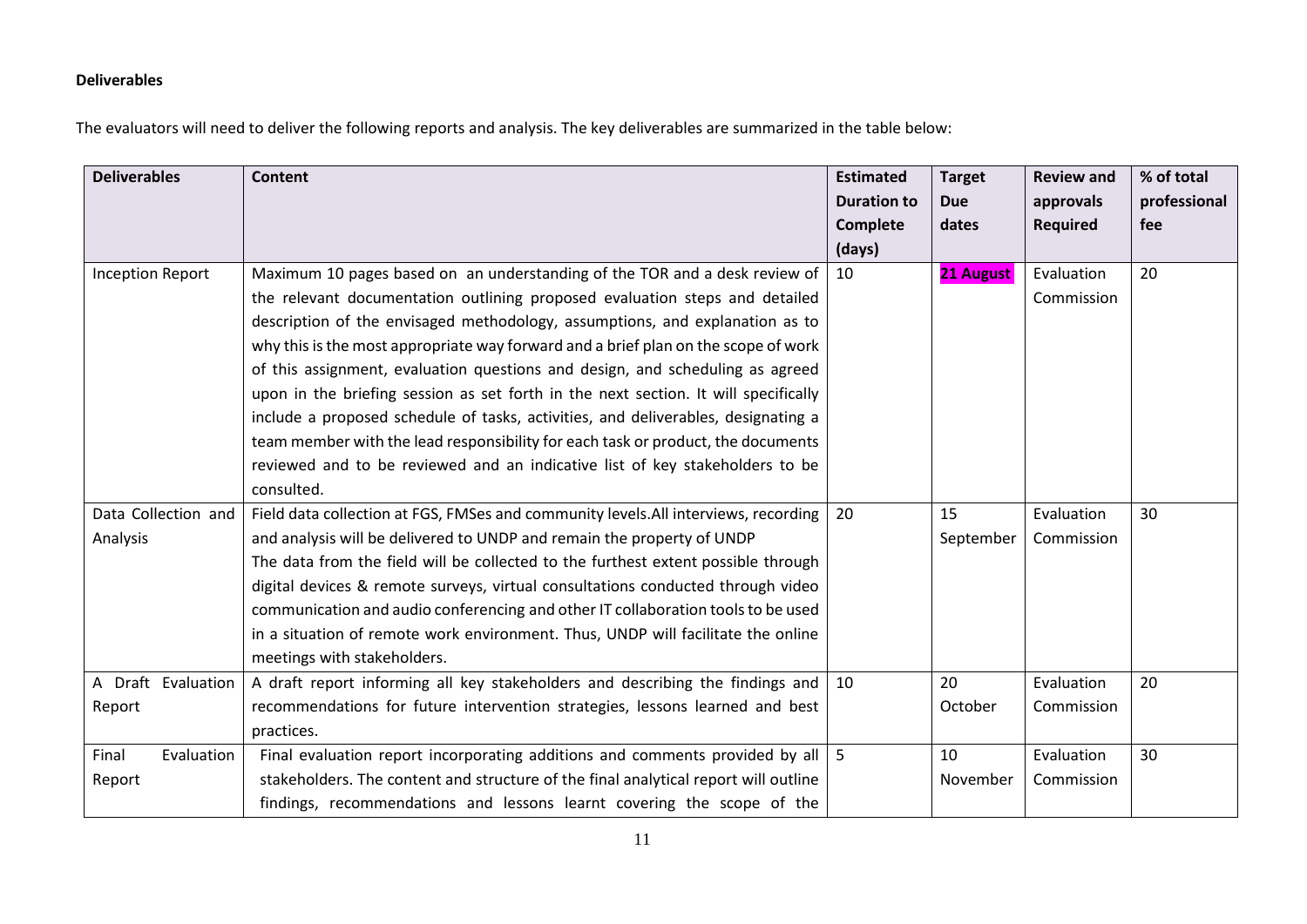| Recommendations (1-3 pages); (7) Lessons learned (1-2 pages); (8) Report                                                                                                  |  |
|---------------------------------------------------------------------------------------------------------------------------------------------------------------------------|--|
| List of acronyms and abbreviations.(2) Executive summary (4 pages maximum);<br>(3) Introduction (2-3 pages); (4) Findings (4-5 pages); (5) Conclusions (1-2); (6)         |  |
| acknowledgements; (vii) project and evaluation information details. Table of<br>contents, including boxes, figures, tables, and annexes with page references. (1)         |  |
| as country of the evaluation intervention; (iv) names and organizations of<br>evaluators; (v) name of the organization commissioning the evaluation.; (vi)                |  |
| pages should provide the following basic information: (i) name of the evaluation<br>intervention; (ii) time frame of the evaluation and date of the report; (iii) Somalia |  |
| evaluation, and will meet the requirements of the UNDP Evaluation Guidelines,<br>2021. The structure of the report shall be as follows: (1) The title and opening         |  |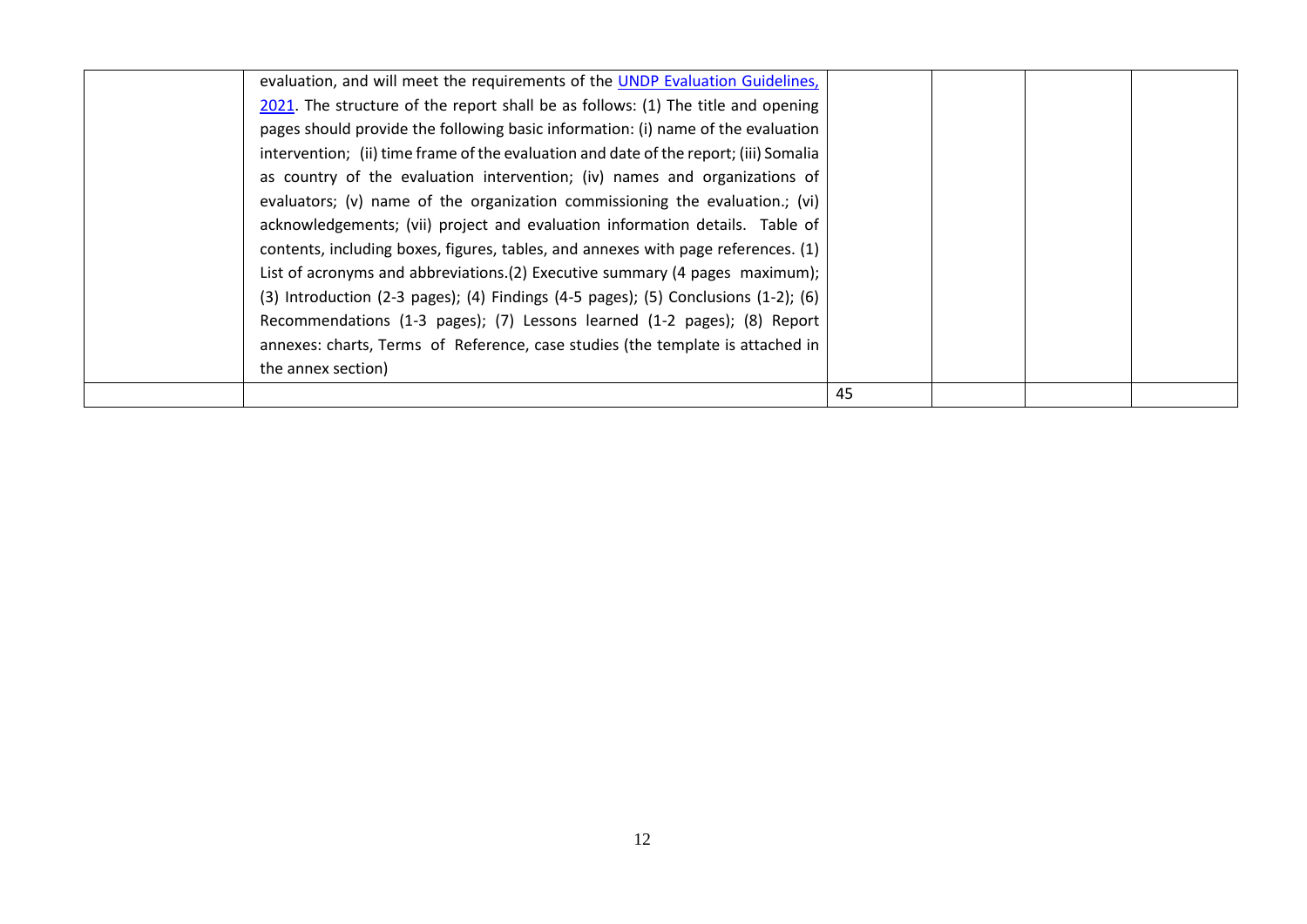#### **6. Evaluation team composition and required competencies**

The evaluation will be carried out by a team comprising of international and national experts who will be responsible and accountable for all the deliverables.

## **7. Evaluation ethics**

Evaluation consultants will be held to the highest ethical standards and are required to sign a code of conduct upon acceptance of the assignment. UNDP evaluations are conducted in accordance with the principles outlined in the United Nations Evaluation Group (UNEG) 'Ethical Guidelines for Evaluations'. <sup>1</sup> The consultant must safeguard the rights and confidentiality of information providers, interviewees, and stakeholders through measures to ensure compliance with legal and other relevant codes governing collection of data and reporting on data. The consultant must also ensure security of collected information before and after the evaluation and protocols to ensure anonymity and confidentiality of sources of information where that is expected.

The information, knowledge and data gathered in the evaluation process must also be solely used for the evaluation and not for other uses with the express authorization of UNDP and partners. The evaluators must be free and clear of perceived conflict of interest and interested consultants will not be considered if they were directly or substantively as an employee or consultant in the formulation of UNDP strategies and programmes. In this regard each of the consultant is mandatory to sign a code of conduct and an agreement before they start working with UNDP.

## **8. Implementation arrangements**

The Evaluation Consultant/Team will report to the Evaluation Commission composed of the United Nations Development Program (UNDP), UNSOM/PAMG, the Ministry of Interior, Federal Affairs and Reconciliation and the line-ministries at the Federal Member States. The evaluation commission will give comments and direction at key stages in the evaluation process, including: review the inception report and the evaluation report. The evaluation commission ensures transparency in the evaluation process and strengthens the credibility of the evaluation results. Detailed comments will be provided to the evaluator in an audit trail within the agreed timeframe. The evaluator needs to show how he/she addressed the comments.

The evaluators will take responsibility, with assistance from UNDP, for conducting the meetings and the review, subject to advanced approval of the methodology submitted in the inception report. Project staff will not participate in the meetings between the consultant and the evaluation participants.

The members of the Evaluation Commission shall not be a direct recipient of the project support as well as those that manage the projectdirectly to ensure objectivity. The UNDP Monitoring and Evaluation Specialist in UNDP Programme Oversight and Quality Assurance (POQA) will provide technical guidance and ensure the independence of the evaluation process, and that policy is followed.

The final report will be approved by the evaluation commissioner

## **9. Time frame for the evaluation process**

<sup>1</sup> Access at: http://www.unevaluation.org/document/detail/100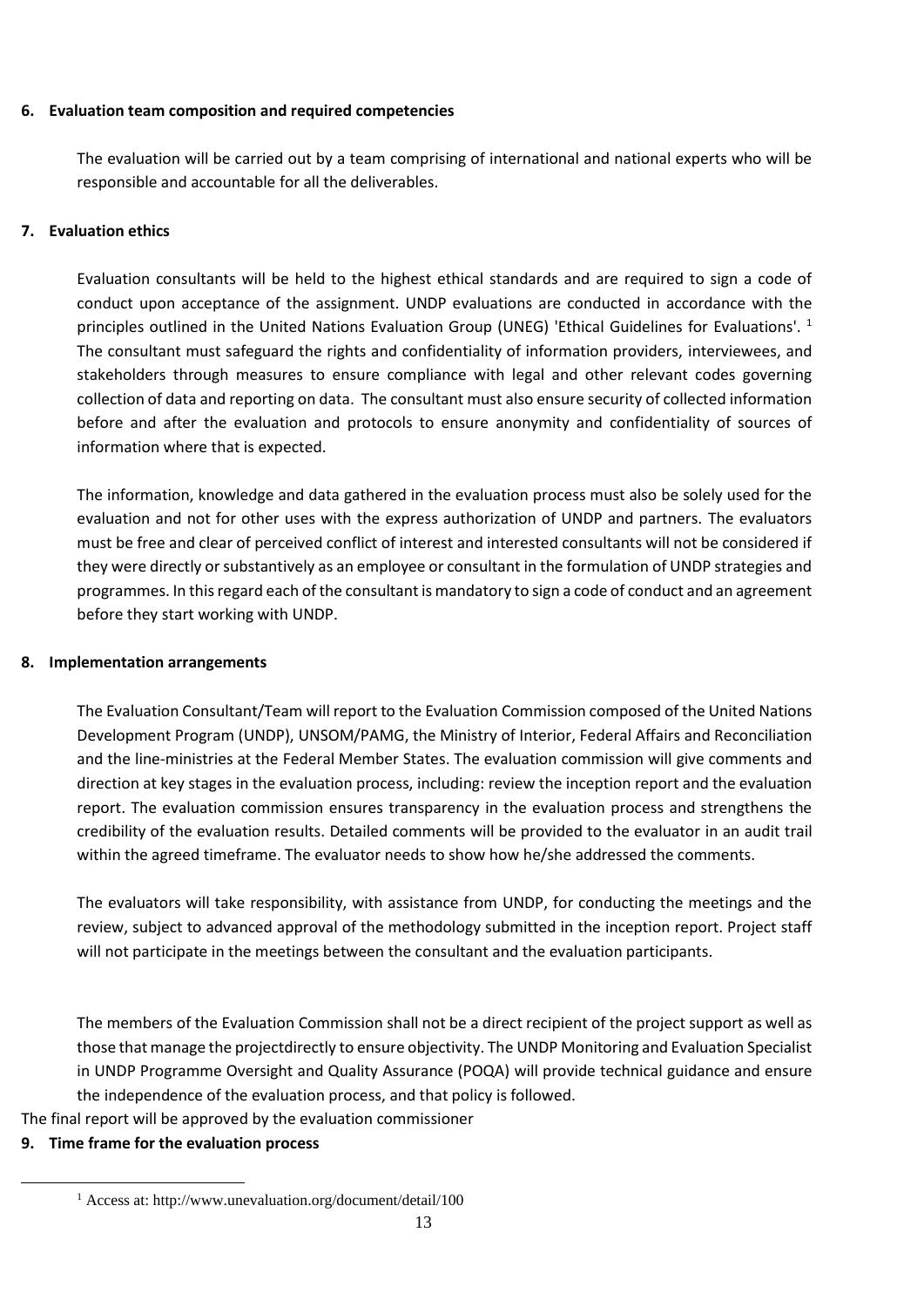The evaluation is expected to start in April 2021 for an estimated duration of 45 working days over xxx months. During this period the consultants will carry out desk reviews, field work including focus group discussions, interviews, consultations, and report writing.

#### **Duty Station**

This will be home based work.

#### **10. Application submission process and criteria for selection**

Master's degree in governance, political science, international relations, international development, development economics, social sciences, or other related field combined with capacity building work and institutional needs assessment. The consultant is are expected to submit his/her CV with traceable referees. Please note that UNDP has the right to ask for pervious work sample if needed in the recruitment process. The consultant report to the evaluation team leader (international consultant) and his/her role will include facilitation of data collection with different respondents of the evaluation. The national consultants will also be included translations and interpretations during and after interviews. On the other hand the international consultant will own the whole process of the evaluation.

#### **Experience:**

- At least 10 years of professional experience in areas of Results-Based Programme Evaluation and Quality Assurance. A strong record in designing and leading assessments/evaluations.
- Proven experience in conducting evaluations at programme and/or outcome levels in related fields with international organizations or UNDP projects; previous experience in undertaking evaluations of government executed projects.
- Technical expertise, including working experience in developing countries, in the field of governance including both local and international, public administration, conflict management and peacebuilding
- Extensive conceptual and methodological skills and experience in applying qualitative and quantitative research/ evaluation methods.
- Experience in gender analysis and mainstreaming in evaluation or research activities
- Experience in other cross-cutting areas such as disability issues, rights-based approach, and capacity development
- Excellent analytical and drafting skills; and IT literate, especially in Microsoft Package
- Experience of programme formulation, monitoring and evaluation.
- Fluent in English. Working knowledge in Somalia is an added advantage, and Excellent written and verbal communication skills in English.

## **Corporate Competencies:**

- Demonstrates integrity by modelling the UNs values and ethical standards.
- Demonstrates professional competence and is conscientious and efficient in meeting commitments, observing deadlines and achieving results.
- Promotes the vision, mission and strategic goals of the UN/UNDP
- Displays cultural, gender, religion, race, nationality and age sensitivity and adaptability with a demonstrated ability to work in a multidisciplinary team.;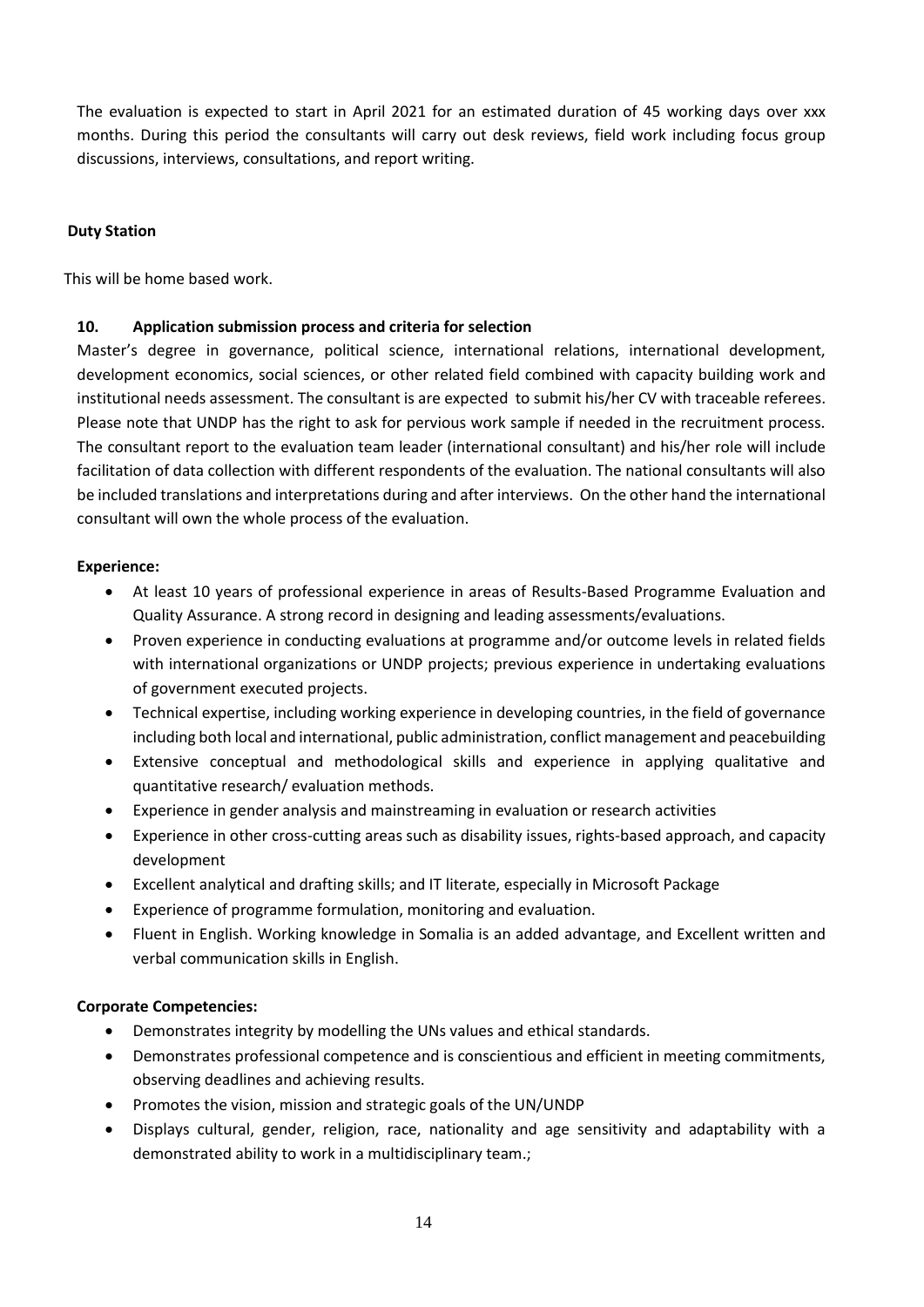#### **Functional Competencies:**

- Ability to work under pressure in a stressful environment and adapt to a rapidly changing and challenging work environment.
- Familiarity with the UN System and mandates,
- Ability to work with minimal supervision, taking own initiative and control to implement tasks
- Knowledge of issues concerning institutional/capacity assessment and organization development,
- Thorough knowledge of results-based management and strategic planning processes.
- Excellent communication skills (written and spoken English); good presentation skills (good public speaker); Excellent interpersonal skills and the ability to communicate with policy makers and counterparts.
- Ability to deal with multi-stakeholder groups.
- Strong interpersonal and managerial skills, ability to work with people from different backgrounds and evidence of delivering good quality assessment and research products in a timely manner

#### **11.TOR Annexes**

These provide links to supporting background documents and more detailed guidelines on evaluation in UNDP:

- ❖Intervention results framework and theory of change.
- ❖Key stakeholders and partners.
- ❖Documents to be reviewed and consulted.
- ❖Evaluation matrix template.
- ❖[Outline of the evaluation report format.](http://web.undp.org/evaluation/guideline/documents/Template/section-4/Sec%204%20UNDP%20evaluation%20report%20template%20and%20quality%20standards.docx)
- ❖[Inception report template](http://web.undp.org/evaluation/guideline/documents/Template/section-4/Sec%204%20Inception%20Report%20content.docx)
- ❖Code of conduct forms.
- ❖[UNDP Evaluation Guidelines](http://web.undp.org/evaluation/guideline/index.shtml)
- ❖[Evaluation Report Quality Criteria Checklist](http://web.undp.org/evaluation/guideline/documents/PDF/section-6.pdf) (section 6 of the evaluation guidelines- checklist page 8 to 12)
- ❖[UNEG, Integrating Gender Equality and Human Rights in Evaluation -](http://www.unevaluation.org/document/detail/1452) UN-SWAP Guidance, Analysis [and Good Practices](http://www.unevaluation.org/document/detail/1452)

#### **[Pledge of ethical conduct in evaluation.](file:///C:/Users/Ghada.alsous/Downloads/2020%20Ethical%20Guidelines%20for%20Evaluation-Pledge.pdf)**

All relevant documentation and literature will be given to the consultants in soft copy once the evaluation begins, including the following:

#### **Project Documents**

- ❖Project Document for Supporting Reconciliation and State-Building Processes
- ❖PPF Progress reports since January 2019 annual and half year reports.